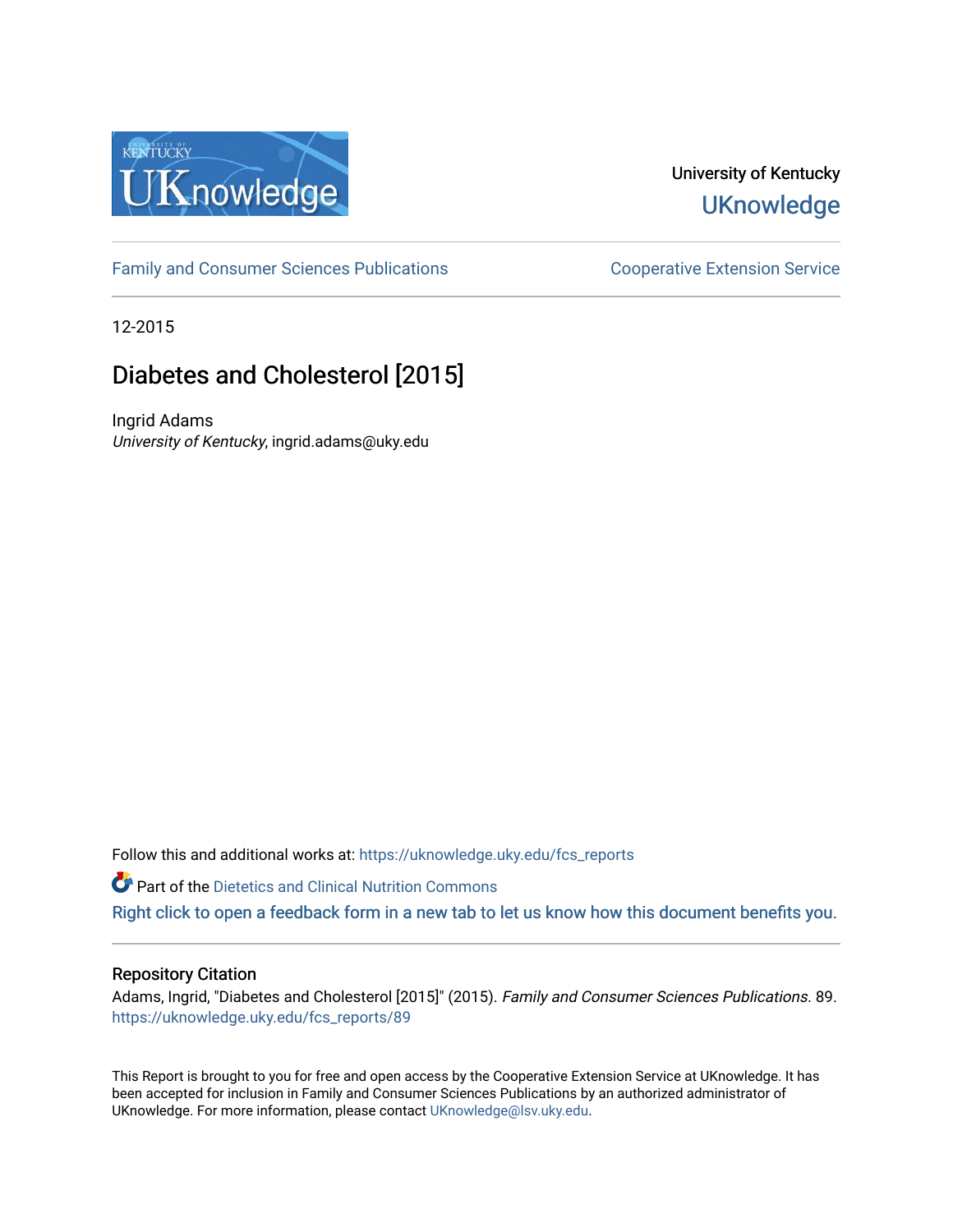FCS3-544



# **Diabetes and Cholesterol**

*Ingrid Adams, Dietetics and Human Nutrition*

## **What should I know about cholesterol if I have diabetes?**

People with diabetes should pay attention to their cholesterol levels because high levels of blood cholesterol can lead to heart disease. People with diabetes are more likely to develop heart disease. When they do, they are two to four times more likely to die from heart disease.

## **What should I know about blood cholesterol?**

- The body makes cholesterol, and it is found in all cells of the body.
- Foods such as beef, veal, lamb, pork, liver and other organ meats, and egg yolk contain cholesterol.
- Cholesterol is only found in animal products.
- There are two main types of cholesterol. One type is considered "bad" (LDL) and the other type is considered "good" (HDL).

#### **What should I know about LDL ("bad") cholesterol?**

- People with diabetes tend to have higher levels of LDL cholesterol.
- LDL stands for low density lipoprotein. It is called the "bad" cholesterol because it carries cholesterol to the walls of your arteries and increases your risk for a heart attack.
- The higher the level of LDL cholesterol in the blood, the greater your risk for heart disease.
- People with diabetes generally have excess glucose in the blood. The excess blood glucose sticks to the LDL cholesterol. This glucose-coated LDL stays in the blood stream longer and forms plaque, one of the first steps of heart disease.
- Lowering your level of LDL cholesterol lowers your risk of heart disease.
- The goal for a person with diabetes or heart disease is to have a blood cholesterol level below 70 mg/dL.

## **How can I lower my level of LDL ("bad") cholesterol?**

- Limit or eat fewer foods that are high in trans fat, saturated fat, and cholesterol.
	- − Sources of trans fat may include crackers, doughnuts, cookies, cakes, French fries, and onion rings.
	- − Saturated fats are found in fatty meats, chicken skin, whole milk and whole milk products (ice cream, cheese), cream, butter and lard.
	- − To reduce your intake of saturated fats eat no more than six ounces of cooked lean meat, poultry, and seafood, such as shrimp, each day.
	- − Trans fat and saturated fat raise blood levels of LDL cholesterol more than cholesterol from the food we eat. It is important to read food labels carefully so that you are aware of the foods that contain trans fat and saturated fat.
- Include oats, oatmeal, dried peas and beans, and fruits and vegetables in your diet daily. These foods are good sources of soluble fiber, which have been shown to lower LDL cholesterol.

*Besides increasing your risk for heart disease, being overweight also makes it difficult for your body to use the insulin it makes and to remove glucose from the blood.*

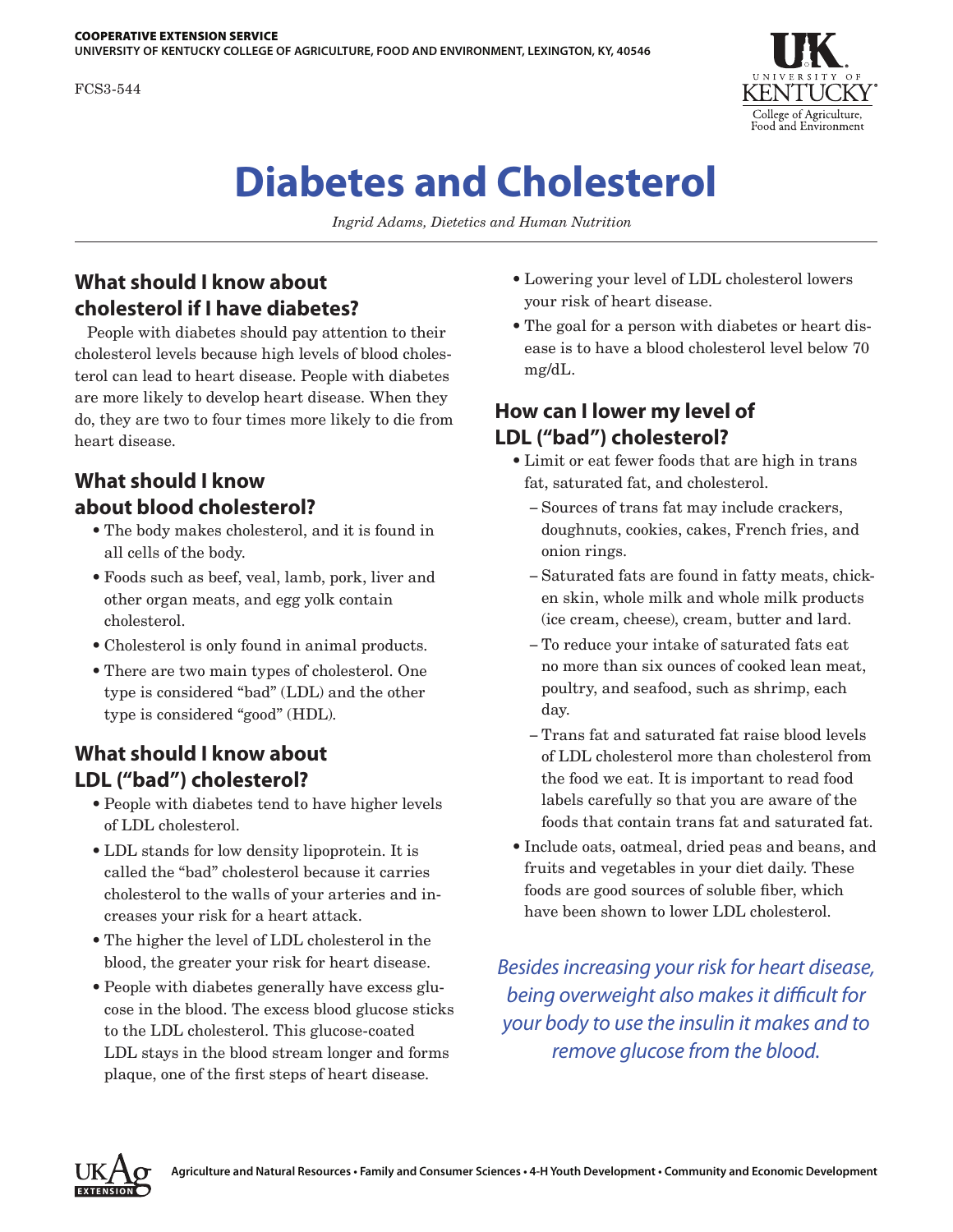- Control body weight. Excess weight raises your level of LDL "bad" cholesterol and increases your risk of developing heart disease. Besides increasing your risk for heart disease, being overweight also makes it difficult for your body to use the insulin it makes and to remove glucose from the blood.
	- − Taking part in physical activity for 30 or more minutes on five or more days a week is a good way to improve your health and control your weight.
- Limit the use of solid fats, such as butter, lard or shortening. Instead use canola, safflower, sunflower, soybean, and olive oils.
- Use fat free or low fat (1%) milk, milk products, and cheeses.
- Take medication if your doctor decides you need it. Sometimes making changes in your diet and increasing exercise is not enough to lower your level of "bad" cholesterol. If this happens to you, your doctor will decide which type of medication is best to lower your cholesterol.

*Add more fiber to your diet. The fiber found in oats, fruits, vegetables, and peas and beans can raise HDL cholesterol and also lower LDL cholesterol.*

#### **What should I know about HDL ("good") cholesterol?**

- HDL stands for high density lipoprotein. This is called the "good" cholesterol because it moves cholesterol from tissues to the liver, where it cannot clog up the arteries of your heart. The liver then removes the cholesterol from the body.
- The higher the level of HDL in the blood, the lower your risk for heart disease.
- People with diabetes tend to have low HDL cholesterol levels in the blood and this increases their chances of getting heart disease.
- You want your level of HDL to be "high" or above 60 mg/dL. This level protects against heart disease.

## **How can I raise my level of HDL ("good") cholesterol?**

- Take part in at least 30 minutes of physical activity on a minimum of five days a week.
- Lose excess weight. When you lose weight, you increase your level of HDL.
- Avoid smoking. Smoking decreases your level of HDL.
- Use more olive and canola oils in cooking. These oils can raise your HDL level.
- Add more fiber to your diet. The fiber found in oats, fruits, vegetables, and peas and beans can raise HDL cholesterol and also lower LDL cholesterol.
- Include soy-based products such as tofu and soy milk in your diet.

## **What should I know about triglyceride?**

- Most of the fats in food and in our bodies are in the form of triglycerides.
- When diabetes is not controlled triglyceride levels are high.
- People with high triglyceride levels also have high LDL and low HDL cholesterol levels.

#### **What is a normal triglyceride level?**

• People with diabetes should have a blood triglyceride level less than 150 mg/dL.

#### **How can I lower my level of triglyceride?**

- Lose weight.
- Be involved in physical activity such as walking, biking, dancing, and swimming for at least 30 minutes on five or more days of the week.
- Eat less beef, beef fat, veal, lamb, pork, lard, poultry fat, butter, cream, milk, cheeses and other dairy products made from whole and 2 percent milk.
- Use olive and canola oils and liquid margarine.
- Improve blood glucose control.
- Limit alcohol. Even small amounts can raise triglyceride levels.